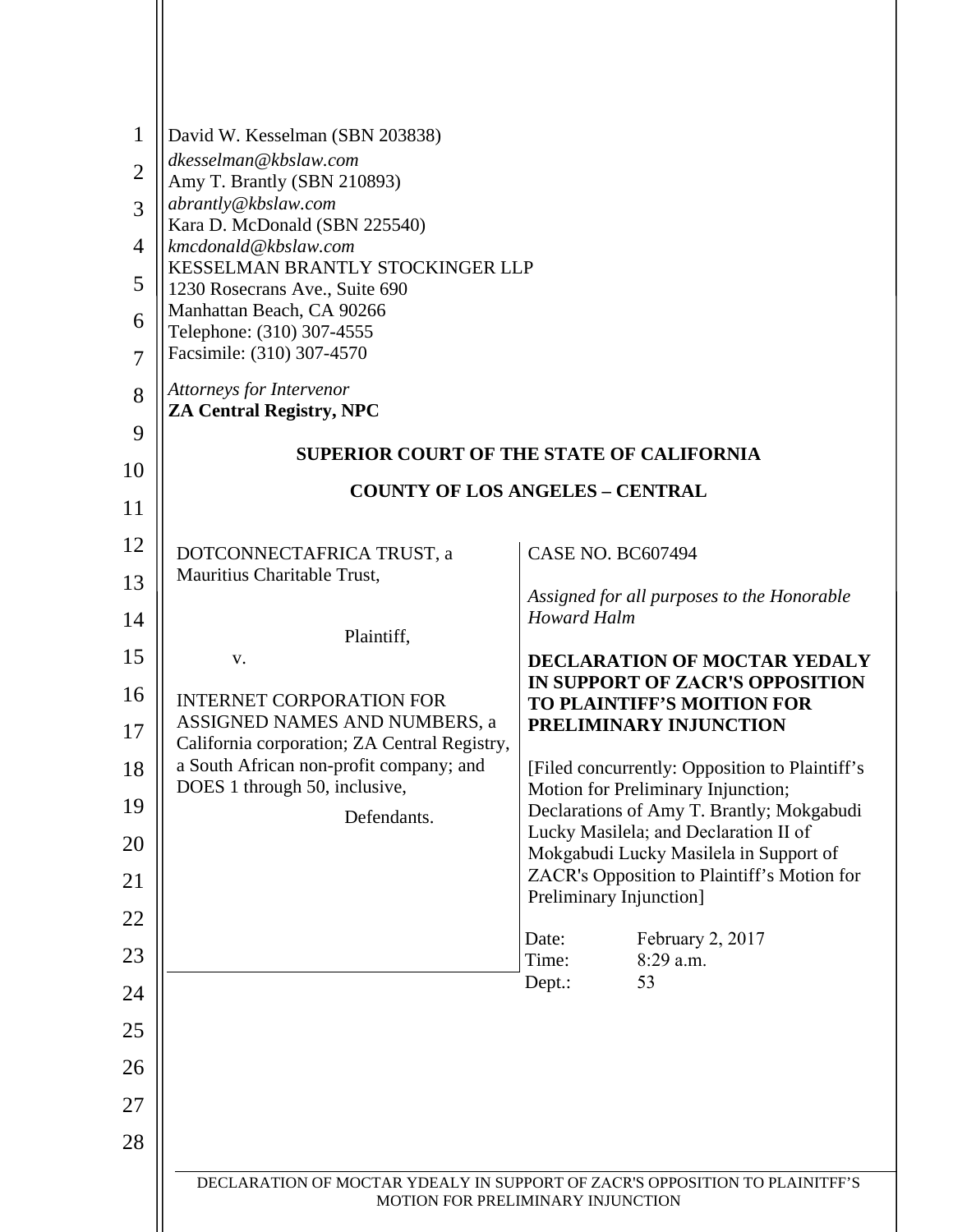1 2 3 4 5 6 7 8 9 10 11 12 13 14 15 16 17 18 **DECLARATION OF MOCTAR YEDALY**  I, Moctar Yedaly, hereby declare as follows: 1. I am the Head of Information Society Division, within the Infrastructure and Energy Department at the African Union Commission ("AUC"), a position I have held since 2007. The AUC has authorized me to submit this declaration in support of ICANN and ZACR's opposition to DotConnectAfrica Trust's ("Plaintiff" or "DCA") Motion for Preliminary Injunction. I have personal and first-hand knowledge of the matters set forth herein and I am competent to testify as to those matters if called as a witness. 2. The AUC is the secretariat of the African Union ("AU"), entrusted with the union's executive functions. As stated on the AU's website – http:/www.au.int/en/about/nutshell – the vision of the AU is: "An integrated, prosperous and peaceful Africa, driven by its own citizens and representing a dynamic force in [the] global arena." The objectives of the AU include the promotion of sustainable development of the economic, social and cultural levels as well as the integration of African economies, and the advancement of the development of the continent by promoting research in all fields, in particular in science and technology.

19 20 21 22 23 24 25 26 27 28 3. The AU has 54 member states, all from the African continent: Algeria, Angola, Benin, Botswana, Burkina Faso, Burundi, Cabo Verde, Cameroon, Central African Republic, Chad, Comoros, Congo, Cote dÍvoire, DR Congo, Djibouti, Egypt, Equatorial Guinea, Eritrea, Ethiopia, Gabon, Gambia, Ghana, Guinea, Guinea Bissau, Kenya, Lesotho, Liberia, Libya, Madagascar, Malawi, Mali, Mauritania, Mauritius, Mozambique, Namibia, Niger, Nigeria, Rwanda, Sahrawi Republic, Sao Tome and Principe, Senegal, Seychelles, Sierra Leone, Somalia, South Africa, South Sudan, Sudan, Swaziland, Togo, Tunisia, Uganda, UR of Tanzania, Zambia, and Zimbabwe. The only country in Africa

- 1 - DECLARATION OF MOCTAR YDEALY IN SUPPORT OF OPPOSITION TO PLAINITFF'S MOITION FOR PRELIMINARY INJUNCTION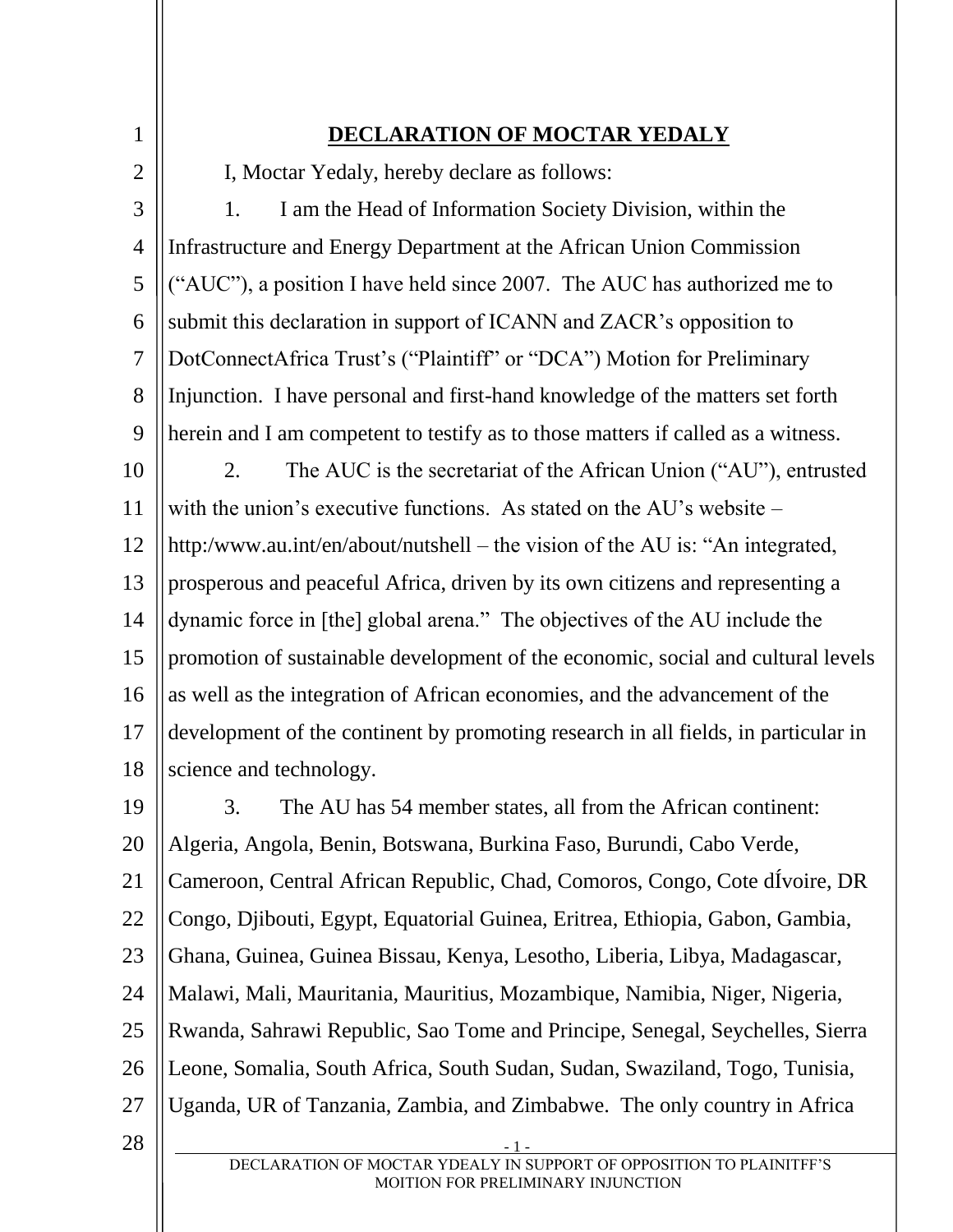1 2 3 that is not a member of the AU is Morocco. Notwithstanding this, the Government of Morocco provided its letter of support for ZACR's application for the .AFRICA TLD.

4 5 6 7 8 9 10 11 4. The AUC is the key organ playing a central role in the day-to-day management of the African Union. The AUC represents the Union and defends its interests; elaborates draft common positions of the Union; prepares strategic plans and studies for the consideration of the Executive Council i.e., Council of Ministers of Foreign Affairs of the Union's Member States; elaborates, promotes, coordinates and harmonizes the programs and policies of the Union with those of the Regional Economic Communities; and ensures the mainstreaming of gender in all programs and activities of the Union.

12 13 14 15 16 17 5. A primary mission of the AUC is to help drive African integration and development process in close collaboration with African Union Member States, the Regional Economic Communities and African citizens. In my position at the AUC, I am in charge of the development of Policies and Regulations and implementation of projects in the field of information and communication technologies for the entire African Continent.

18 19 20 21 22 23 24 25 26 27 28 6. I have been integrally involved in the AUC's efforts to support the delegation of a .AFRICA top level domain for the African continent. This initiative is fully endorsed by the African Union and has widespread support across the continent. The launch of the .AFRICA domain is of historic significance to the African continent. With the goal of establishing "Africa in One Space," .AFRICA will provide secure, world-class technical infrastructure to leverage the continent's socio-economic capacity and potential. Built on a consensus-driven framework of best practices and open standards, the .Africa Registry will place special emphasis on securing the rights of intellectual property owners, Internet users and the broader African community. The .AFRICA gTLD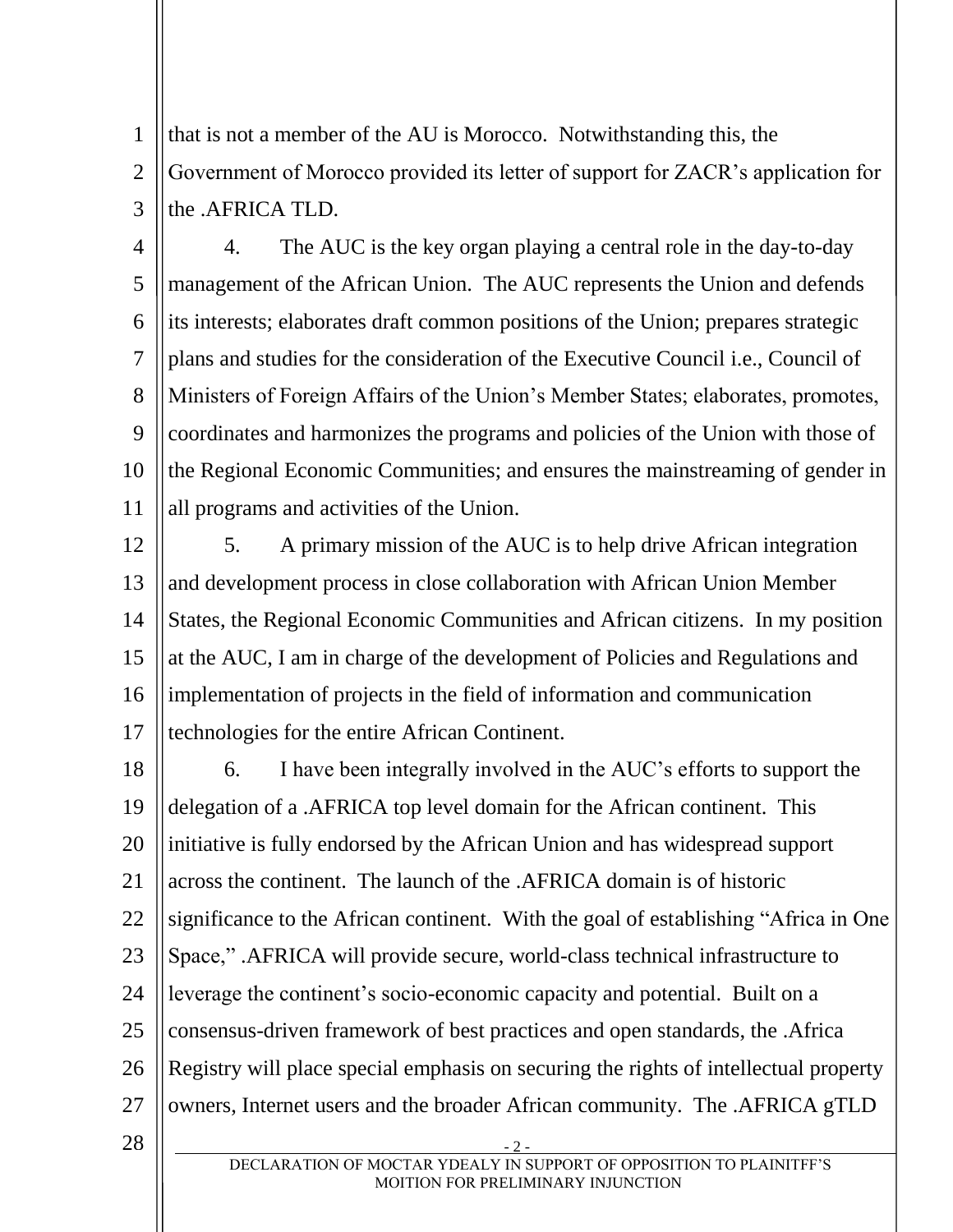1 2 3 4 will enable governments, business and civil society to build brands, promote development and establish long-term relationships with this market. The .AFRICA gTLD will also help governments, the private sector, organizations and individuals associate their services, products and information with the continent.

5 6 7 8 9 10 11 7. On August 7, 2010, African ministers in charge of Information and Communication Technologies ("ICT") for their respective countries signed the "Abuja Declaration." In that declaration, the ministers requested that the AUC coordinate various projects aimed at promoting ICT projects on the African continent. Among those projects was "set[ting] up the structure and modalities for the [i]implementation of the DotAfrica Project." Attached hereto as **Exhibit A** is a true and correct copy of the Abuja Declaration.

12 13 14 15 8. Pursuant to that mandate, the AUC issued a public request for expressions of interest, followed by a response for proposals ("RFP Process"), seeking applications from private organizations (including DCA interested in operating the .AFRICA gTLD).

- 3 - 16 17 18 19 20 21 22 23 24 25 26 27 28 9. Prior to the Abuja Declaration, and years before ICANN had even published the applicable Guidebook governing the new gTLD process that would apply to .AFRICA in 2012, the AUC had been approached by DCA requesting a letter of support for the .AFRICA initiative. On August 27, 2009, the AUC issued a letter to DCA expressing its support of the .AFRICA initiative. Attached hereto as **Exhibit B** is a true and correct copy of that August 27, 2009 letter. (The letter was signed by the AUC Deputy Chairperson, Mr. Erastus J.O. Mwencha, for and on behalf of the AUC Chairperson, Jean Ping. This is made clear by Mr. Mwencha signing his own name "for" the Chairperson, and also because the official stamp over the signature block was that of the Deputy Chairperson.) The AUC letter was sent to DCA years before ICANN had issued the governing Guidebook and put out a formal bid for new gTLD applications. Once the AUC

DECLARATION OF MOCTAR YDEALY IN SUPPORT OF OPPOSITION TO PLAINITFF'S MOITION FOR PRELIMINARY INJUNCTION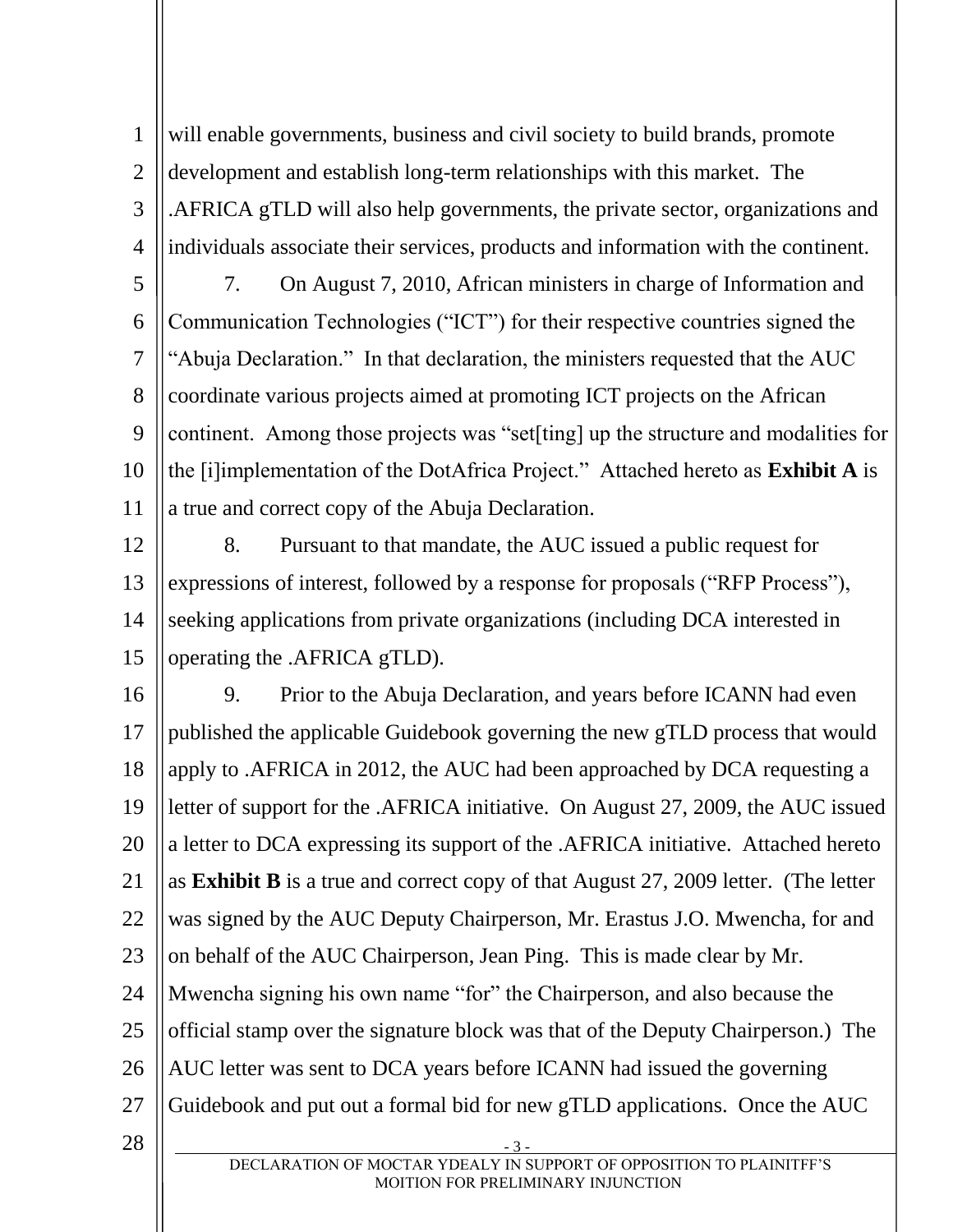1 2 3 4 5 recognized that ICANN was moving forward with a new gTLD process and likely would allow the .AFRICA gTLD to become a reality, the AUC determined that a fully vetted and transparent process was needed for the governments of Africa to provide proper support to an applicant seeking to serve as a registry for a gTLD that would represent the entire continent.

28

6 7 8 9 10 11 12 13 14 10. To that end, on April 16, 2010, the AUC sent DCA a letter informing it that "following consultations with relevant stakeholders . . . [i]t no longer endorse[d] individual initiatives [for .AFRICA]." Instead, "in coordination with the Member States . . . the [AUC] w[ould] go through [an] open [selection] process." A true and correct copy of this AUC letter is attached hereto as **Exhibit C**. One of the purposes of this letter was to advise DCA that the AUC was withdrawing any previous support the AUC had announced for DCA now that the AUC was more fully engaged and had determined to conduct an open selection process to identify the registry operator that the AUC would endorse.

15 16 17 18 19 20 21 22 23 24 11. DCA acknowledged that it was aware the AUC had withdrawn any previous support because it wrote a letter to the AUC on January 26, 2011 complaining about what it believed to be the "wrongful withdrawal of [the AUC] endorsement letter." A true and correct copy of DCA's January 26, 2011 letter is attached hereto as **Exhibit D**. Thereafter, DCA chose not to participate in the AUC's RFP Process. ZA Central Registry ("ZACR"), which was previously known as UniForum SA, prevailed in the RFP Process, and ZACR submitted an application to ICANN for the .AFRICA gTLD with the full support of the AUC and with more than 60% support from individual African Governments as required by the new gTLD Applicants' Guidebook.

25 26 27 12. On July 2, 2013, the AUC, pursuant to the Abuja Declaration and with full authority of its member states, sent a letter to ICANN expressly advising that the AUC had placed its full support behind ZACR's application. (At the time,

> - 4 - DECLARATION OF MOCTAR YDEALY IN SUPPORT OF OPPOSITION TO PLAINITFF'S MOITION FOR PRELIMINARY INJUNCTION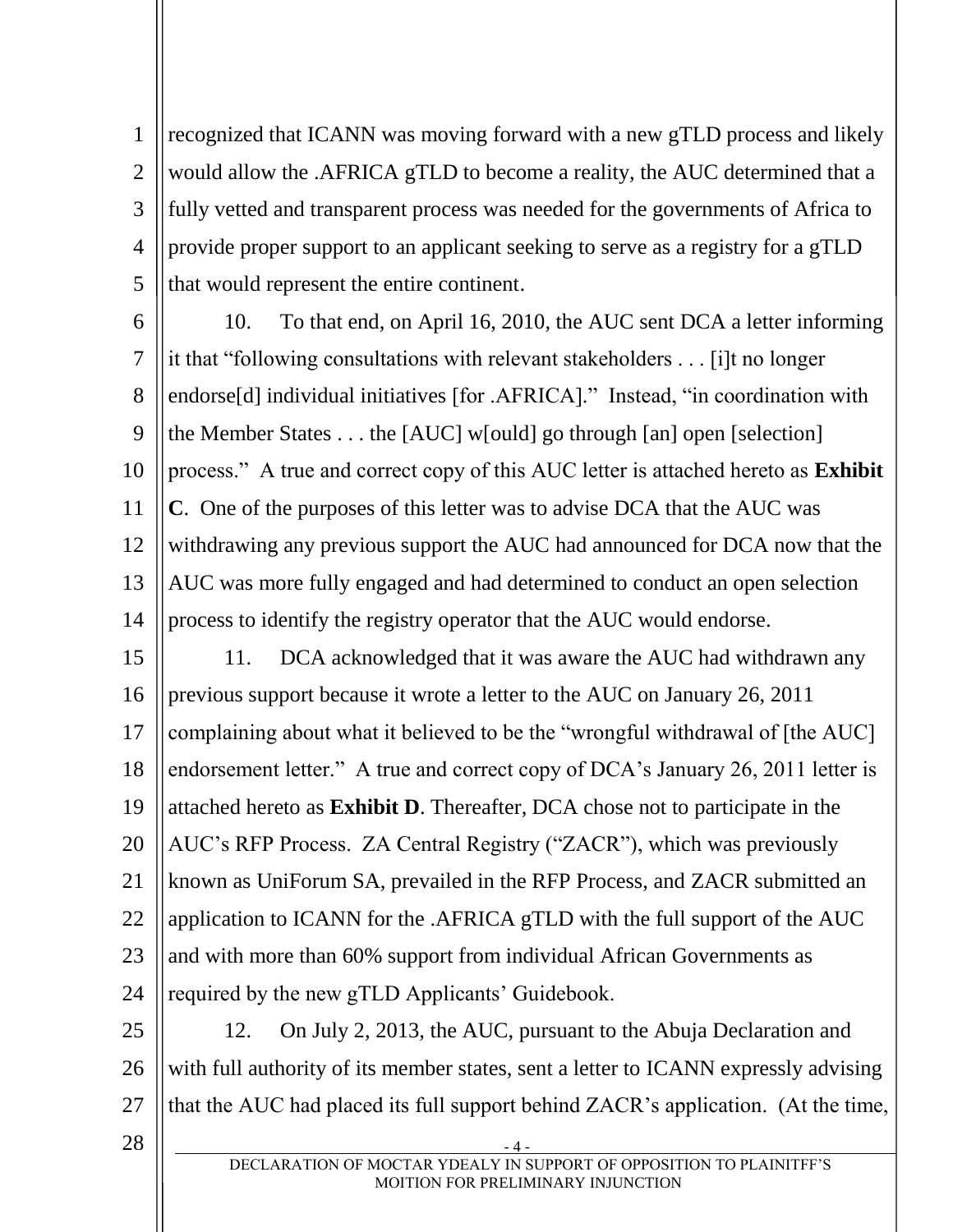1 2 3 4 5 6 7 8 9 10 11 12 13 14 ZACR was known as UnForum SA). Attached hereto as **Exhibit E** is a true and correct copy of the July 2, 2013 letter expressing the AUC's support for ZACR's application. I am further informed that Morocco, the only nonmember of the AUC, separately provided a letter supporting ZACR's application. Attached hereto as **Exhibit F** is a true and correct copy of the March 28, 2012 letter from Morocco. It should be noted that the AUC had provided an earlier endorsement letter for ZACR dated April 4, 2012. Attached hereto as **Exhibit G** is a true and correct copy of that earlier letter. After ZACR had been informed that the earlier letter failed to include additional language that ICANN or its vendor deemed necessary to comply with the Guidebook, the AUC undertook to submit the July 2, 2013 letter. In so doing, the AUC had asked ZACR to provide the language that was deemed necessary. ICANN then provided the required language; that language was ultimately incorporated into the July 2, 2013 AUC endorsement letter.

15 16 17 18 19 20 21 22 23 24 25 26 27 13. The AUC never supported DCA's application at any time after April 16, 2010, and certainly not at any time after ICANN issued its Applicant's Guidebook and invited new applicants to apply for gTLDs, including .AFRICA. Thus, the AUC did not support DCA's application for .AFRICA at the time DCA submitted it to ICANN in 2012, and it does not support DCA's application now. It should be noted that DCA never requested a letter of support from the AUC after ICANN issued its Guidebook in 2012, and the AUC would have declined such a request because following the RFP process the AUC had determined only to support ZACR's application. The strong feelings of the African governments on this matter can also be gleaned by the 17 (seventeen) GAC Early Warning Notices issued by individual African governments that were issued against DCA's application for .AFRICA. Attached hereto as **Exhibit H** are true and correct copies of the GAC Early Warning Notices.

28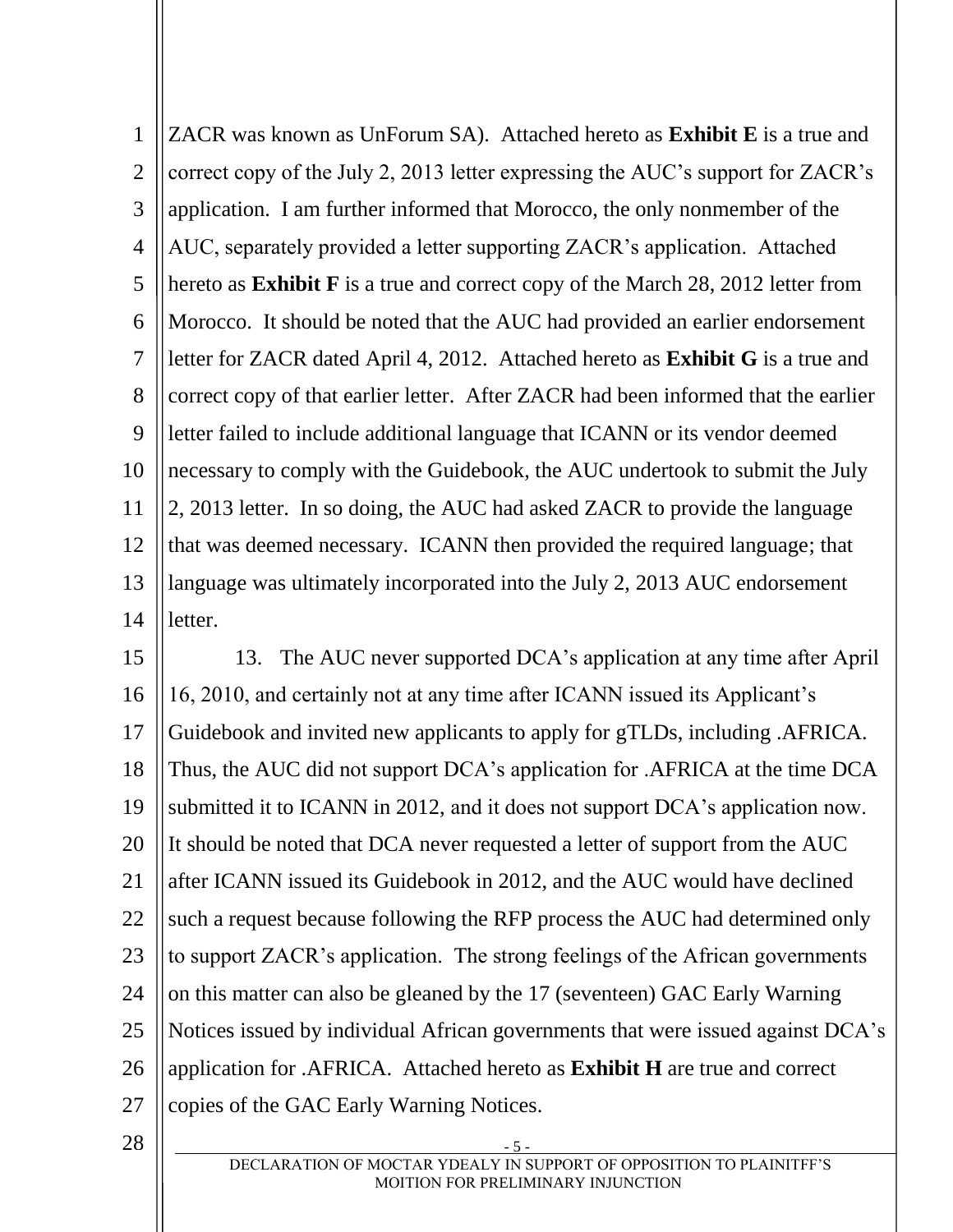| $\mathbf{1}$   | 14.                                                                                                        | On September 29, 2015, the AUC sent a further letter to ICANN to                        |  |  |
|----------------|------------------------------------------------------------------------------------------------------------|-----------------------------------------------------------------------------------------|--|--|
| $\overline{2}$ | clarify, once again, that the AUC, on behalf of the African governments, only                              |                                                                                         |  |  |
| 3              | supports ZACR's application and does not support the application submitted by                              |                                                                                         |  |  |
| $\overline{4}$ |                                                                                                            | DCA. Attached hereto as <b>Exhibit I</b> is a true and correct copy of the AUC's letter |  |  |
| 5              | of September 29, 2015. The AUC deemed this additional letter necessary after it                            |                                                                                         |  |  |
| 6              | came to light that DCA was still attempting to use an early letter that had been                           |                                                                                         |  |  |
| $\tau$         | expressly withdrawn and repudiated. As addressed in the September 29, 2015                                 |                                                                                         |  |  |
| 8              | AUC letter:                                                                                                |                                                                                         |  |  |
| 9              |                                                                                                            | "To be clear, the application submitted by ZA Central Registry                          |  |  |
| 10             |                                                                                                            | $(ZACR) \ldots$ is the only application fully endorsed and supported by                 |  |  |
| 11             | the AUC and hence African member states. The AUC officially                                                |                                                                                         |  |  |
| 12             | endorsed the ZACR application in our letter dated 4 April 2012,                                            |                                                                                         |  |  |
| 13             | which was followed by our letter of support dated 2 July 2013."                                            |                                                                                         |  |  |
| 14             |                                                                                                            | "Any reliance by DCA in its application proclaiming support or                          |  |  |
| 15             |                                                                                                            | endorsement by the AUC, must be dismissed. The AUC does not                             |  |  |
| 16             |                                                                                                            | support the DCA application and, if any such support was initially                      |  |  |
| 17             | provided, it has subsequently been withdrawn with the full                                                 |                                                                                         |  |  |
| 18             | knowledge of DCA even prior to the commencement of ICANN's                                                 |                                                                                         |  |  |
| 19             |                                                                                                            | new gTLD application process."                                                          |  |  |
| 20             | 15.                                                                                                        | I should also note that, on or about July 20, 2015, the AUC received                    |  |  |
| 21             | a letter from the Secretary of the Commission and Legal Advisor for the United                             |                                                                                         |  |  |
| 22             | Nations Economic Commission for Africa ("UNECA"). A true and correct copy                                  |                                                                                         |  |  |
| 23             | of the July 20, 2015 UNECA letter is attached hereto as <b>Exhibit J.</b> As set forth in                  |                                                                                         |  |  |
| 24             | the letter, UNECA "reaffirmed its commitment and support to the AU in the                                  |                                                                                         |  |  |
| 25             | management of Internet-based resources in Africa", and further advised that an                             |                                                                                         |  |  |
| 26             | earlier 2008 UNECA letter referenced by DCA could not constitute a proper                                  |                                                                                         |  |  |
| 27             | endorsement by the governments of Africa:                                                                  |                                                                                         |  |  |
| 28             | $-6-$                                                                                                      |                                                                                         |  |  |
|                | DECLARATION OF MOCTAR YDEALY IN SUPPORT OF OPPOSITION TO PLAINITFF'S<br>MOITION FOR PRELIMINARY INJUNCTION |                                                                                         |  |  |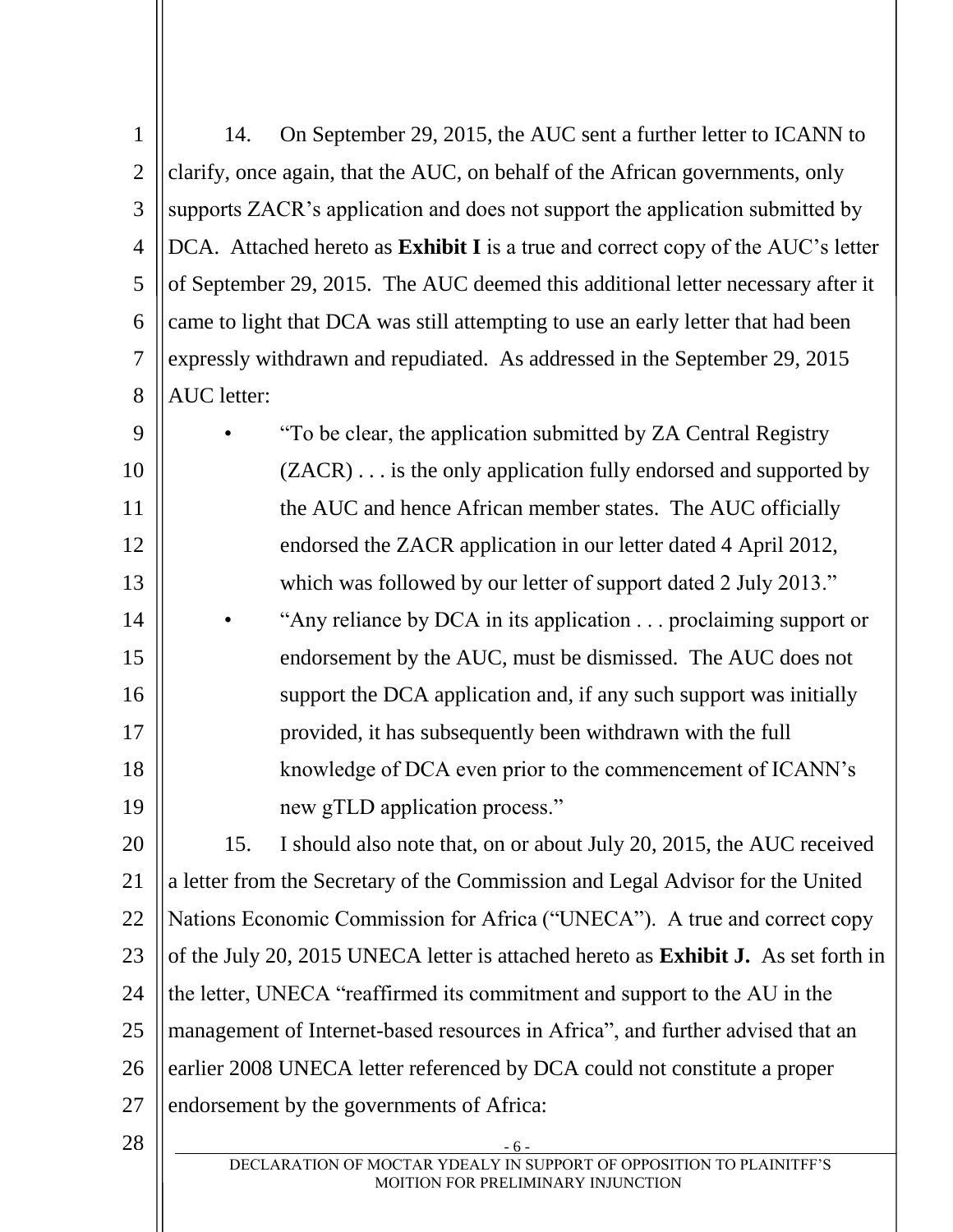| $\mathbf{1}$   |                                                                                     | "ECA as United Nations entity is neither a government nor a public                                         |
|----------------|-------------------------------------------------------------------------------------|------------------------------------------------------------------------------------------------------------|
| $\overline{2}$ |                                                                                     | authority and therefore is not qualified to issue a letter of support for                                  |
| 3              |                                                                                     | a prospective applicant in support of their application. In addition,                                      |
| $\overline{4}$ |                                                                                     | ECA does not have a mandate to represent the views or convey the                                           |
| 5              | support or otherwise of African governments in matters relating to                  |                                                                                                            |
| 6              | application for delegation of the gTLD."                                            |                                                                                                            |
| $\overline{7}$ |                                                                                     | "In this regard, the August 2008 letter referenced above is merely                                         |
| 8              |                                                                                     | expressions of a view in relation to the entity's initiatives and efforts                                  |
| 9              |                                                                                     | regarding internet governance, including efforts to obtain a gTLD for                                      |
| 10             |                                                                                     | Africa. It is ECA's position that the August 2008 letter to Ms.                                            |
| 11             |                                                                                     | Bekele [later used by DCA] cannot be properly considered as a                                              |
| 12             |                                                                                     | "letter of support or endorsement" within the context of ICANN's                                           |
| 13             |                                                                                     | requirements and cannot be used as such."                                                                  |
| 14             | 16.                                                                                 | ZACR has signed a registry agreement with ICANN, and I am                                                  |
| 15             | informed that ZACR is fully prepared to proceed once ICANN is able to complete      |                                                                                                            |
| 16             | the delegation.                                                                     |                                                                                                            |
| 17             | 17.                                                                                 | On June 2, $2014$ – more than two years ago – the AUC sent a letter to                                     |
| 18             | ICANN explaining "DotAfrica is an extremely important initiative for Africa's       |                                                                                                            |
| 19             | participation and contribution to the Internet economy and to the broader Internet  |                                                                                                            |
| 20             | governance ecosystem," and that it was "with great concern that we are faced with   |                                                                                                            |
| 21             | [] delay in delegating this important regional TLD." Our letter continued: "[I]t is |                                                                                                            |
| 22             | becoming increasingly difficult for the AUC to explain to not only its member       |                                                                                                            |
| 23             | states but also other African stakeholders, why the African geographic TLD          |                                                                                                            |
| 24             | application has become so challenging for ICANN to expedite despite the various     |                                                                                                            |
| 25             | statements made towards the need to support developing regions." A true and         |                                                                                                            |
| 26             | correct copy of this letter is attached to this declaration as Exhibit K.           |                                                                                                            |
| 27             |                                                                                     |                                                                                                            |
| 28             |                                                                                     |                                                                                                            |
|                |                                                                                     | DECLARATION OF MOCTAR YDEALY IN SUPPORT OF OPPOSITION TO PLAINITFF'S<br>MOITION FOR PRELIMINARY INJUNCTION |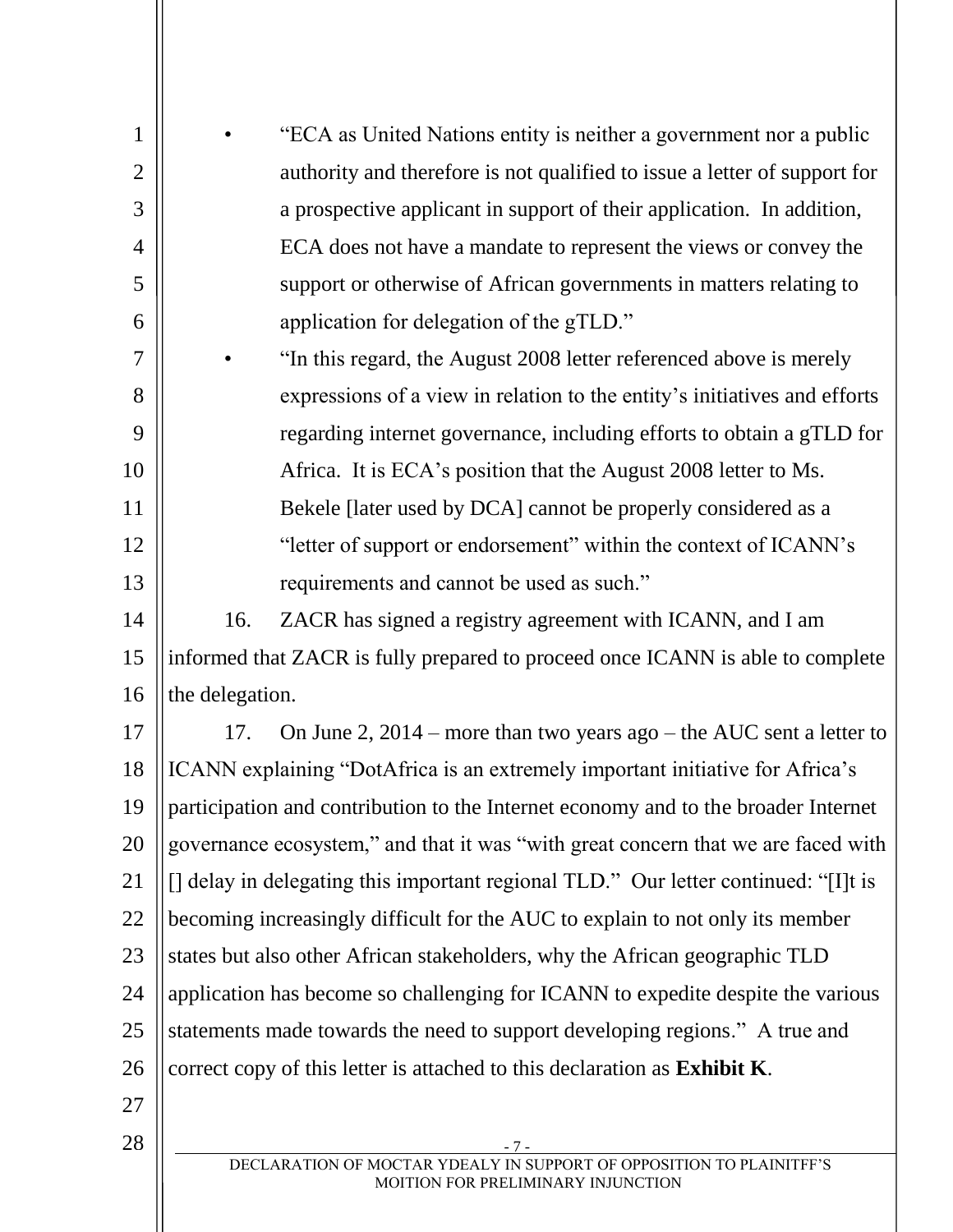- 8 - DECLARATION OF MOCTAR YDEALY IN SUPPORT OF OPPOSITION TO PLAINITFF'S MOITION FOR PRELIMINARY INJUNCTION 1 2 3 4 5 6 7 8 9 10 11 12 13 14 15 16 17 18 19 20 21 22 23 24 25 26 27 28 18. In my role at the AUC, I communicate regularly with political, business and civic leaders from throughout the African Union and its member states regarding the .AFRICA gTLD. It is evident that the ongoing delay in the delegation of .AFRICA is depriving the people of the African continent of an important opportunity to expand internet domain capabilities. There are real opportunities being lost because we remain unable to develop and promote a gTLD that would be uniquely identified with the African continent. It is difficult to explain to African citizens why .AFRICA is not yet operational when other continents have their own unique gTLDs that have been available for years. It is particularly frustrating when I am informed that the delay is due to DCA's efforts to continue to rely upon a supposed endorsement by the AUC that was withdrawn over six years ago – a point that the AUC, on behalf of its representative governments, has repeatedly advised in the correspondence referenced above. 19. In addition, the AUC has required as a condition to its support of .AFRICA that all surplus funds generated through the administration of the .AFRICA gTLD will be channeled into a Development Fund, which will be applied towards African developmental projects and initiatives. The Development Fund will be administered by the dotAfrica Foundation, which will ensure that dotAfrica's core developmental objectives are addressed. I am informed that these projects and initiatives will provide millions of dollars to benefit projects supporting the people of Africa. The continued delay in the delegation of the .AFRICA gTLD to ZACR has impeded this goal and further prejudices the AUC's member states and the African community. // // // //